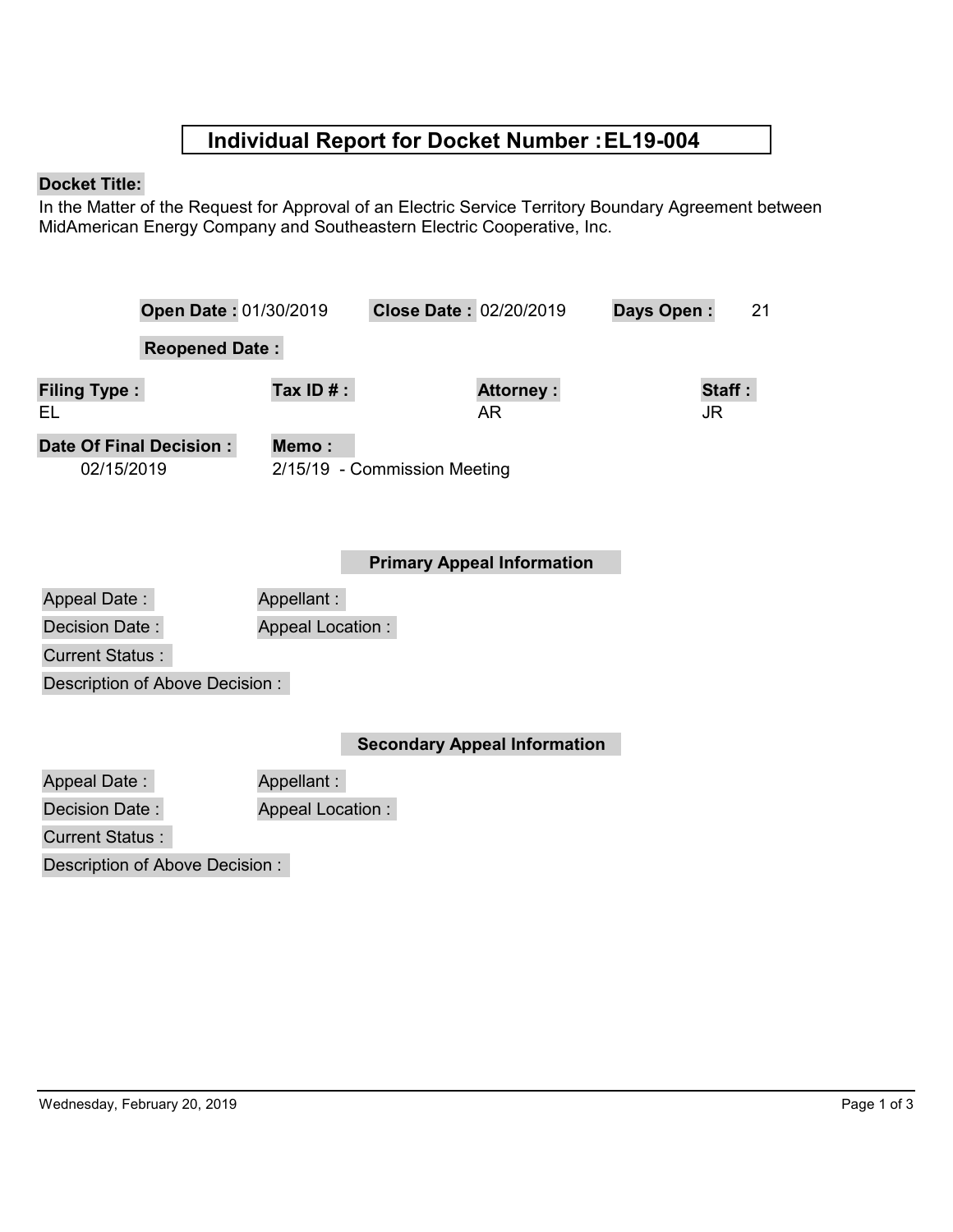## **Individual Report for Docket Number :EL19-004**

## **Docket Notes :**

- 01/30/19 Filed and Docketed M:/puc/web/internet/commission/dockets/electric/2019/el19-004/file name.pdf
- 01/30/19 PUC Staff's Letter regarding Electric Service Territory Boundary Agreement- M:/ltr013019.pdf
- 01/30/19 Agreement M:/agreement.pdf
- 01/30/19 Exhibit A Legal Description M:/exhibita.pdf
- 01/30/19 Exhibit B MidAmerican & Southeastern Electric Service Territory Boundary Map M:/exhibitb.pdf
- 01/30/19 Exhibit C -Beresford/Alcester M:/exhibitc.pdf
- 01/30/19 Exhibit D Numsen's Addition of Alcester M:/exhibitd.pdf
- 01/30/19 Exhibit E Big Springs/Alcester M:/exhibite.pdf
- 01/30/19 Exhibit F Hudson M:/exhibitf.pdf
- 01/30/19 Exhibit G Fairview M:/exhibitg.pdf
- 02/07/19 Prevailing Wind Park, LLC's Letter regarding Proposed Escrow Agreement M:/ltr020719.pdf
- 02/07/19 Proposed Escrow Agreement M:/proposedescrowagreement.pdf
- 02/07/19 Redline M:/redline.pdf
- 02/07/19 Certificate of Service M:/certificateofservice020719.pdf
- 02/20/19 Order Granting Approval of Electric Service Territory Boundary Agreement -
- M:/puc/web/internet/commission/orders/electric/2019/el19-004.pdf
- 02/20/19 Docket Closed M:/close.pdf